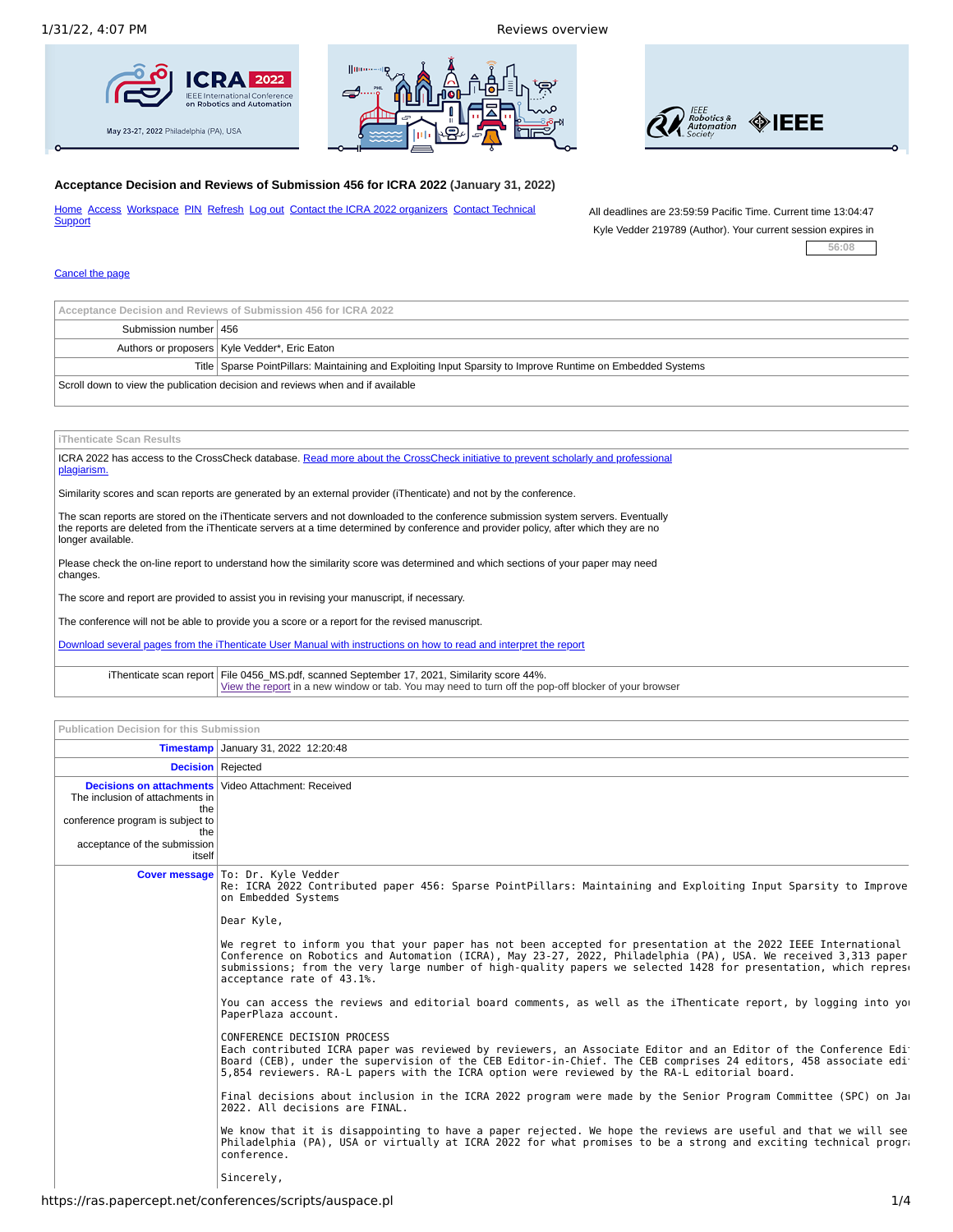ľ

| Hadas Kress-Gazit, Aisha Walcott-Bryant, Hanna Kurniawati<br>ICRA 2022 Program Chairs<br>Marcia O'Malley<br>ICRA 2022 Editor-in-Chief, ICRA Editorial Board<br>George J. Pappas, Vijay Kumar<br>ICRA 2022 General Chairs                                                                                                                                                                                                                                                                                                                                                               |
|----------------------------------------------------------------------------------------------------------------------------------------------------------------------------------------------------------------------------------------------------------------------------------------------------------------------------------------------------------------------------------------------------------------------------------------------------------------------------------------------------------------------------------------------------------------------------------------|
| <b>Comments to the author Comments to author (Associate Editor)</b><br>The paper improves the run-time performance of existing<br>methods for 3D object detection from point clouds<br>(PointPillars) by exploiting the sparse nature of the input<br>while sacrificing detection performance.<br>However, this paper is primarily a combination of several<br>works by other groups [3][5][6], thus there is very limited<br>technical contribution. Also, there is no quantitative and<br>qualitative comparison with other sparse convolution-based<br>detectors like SECOND/SBNet. |
| Comments on Video Attachment:<br>slow down the narrative<br>Comments to author (Editor)<br>__________________________________<br>Authors are highly encouraged to address the reviewer<br>comments.<br>Comments on Video Attachment:<br>Good complement to the paper.                                                                                                                                                                                                                                                                                                                  |

| <b>Reviewer</b><br>number | <b>Review</b><br>ID | <b>Comments to the author</b>                                                                                                                                                                                                                                                                                                                                                                                                                                                                                                                                                                                                                                                                                                                                                                                                                                                                                   | <b>Attachment</b><br>to the<br>review | <b>Comment on the Video Attachment</b>                                                                                                                                                                           |
|---------------------------|---------------------|-----------------------------------------------------------------------------------------------------------------------------------------------------------------------------------------------------------------------------------------------------------------------------------------------------------------------------------------------------------------------------------------------------------------------------------------------------------------------------------------------------------------------------------------------------------------------------------------------------------------------------------------------------------------------------------------------------------------------------------------------------------------------------------------------------------------------------------------------------------------------------------------------------------------|---------------------------------------|------------------------------------------------------------------------------------------------------------------------------------------------------------------------------------------------------------------|
| 8                         | 14795               | Summary:<br>The paper improves the run-time performance of an existing<br>method for 3D object detection from pointclouds<br>(PointPillars) by exploiting the sparse nature of the input<br>while sacrificing detection performance.<br>The main contribution is the modification of the Feature<br>Net and Backbone of the PointPillars using existing methods<br>that exploit input data sparsity. In particular, in the                                                                                                                                                                                                                                                                                                                                                                                                                                                                                      |                                       | The video provides a useful summary of the paper.<br>it appears that the audio has been sped up, which<br>difficult to follow unless slowed down. I suggest<br>down the content so that the audio is of normal s |
|                           |                     | Feature Net, rather than forming a dense pseudoimage from<br>the feature vectors, a tensor format from prior work<br>(coordinate format) is used to construct a sparse<br>pseudoimage. In the Backbone, 3x3 stride-2 convolutions are<br>replaced by 2x2 stride-2 convolutions, and sub-manifold<br>convolutions (from prior work) are used instead of full<br>convolutions. A combination of the tensor format used and<br>the type of convolutions used results in the maintainance<br>of the input sparsity in the final output of the Backbone<br>with fewer computations.<br>The method is evaluated on two datasets - the KITTI dataset<br>and a dataset constructed from Matterport3D for chair<br>detection. The results show that the author's method has a<br>lower runtime and a lower object detection performance. The<br>runtime decreases even more significantly when inference is<br>on a CPU. |                                       |                                                                                                                                                                                                                  |
|                           |                     | Overall impression:<br>The paper addresses a very relevant problem in robotics,<br>namely, being able to run state-of-the-art machine learning<br>models on limited hardware resources while still<br>maintaining a reasonable performance. The novelty is<br>limited, however, since the authors use existing methods<br>for the base model and the modifications. The descriptions<br>of the modifications performed are good, but could do with<br>more details (described below). The experimental evaluation<br>is valuable since it clearly shows the benefits of the<br>authors' modifications, particularly when used on typical<br>hardware available on mobile robots. It is also very<br>helpful that all materials (code, models, weights etc.) are<br>provided to reproduce the results.                                                                                                           |                                       |                                                                                                                                                                                                                  |
|                           |                     | Some detailed comments:<br>Fig 2: If it can be incorporated without too much clutter,<br>the type of modifications done at each stage would be a<br>useful addition to the figure (e.g. a label for sparse<br>psuedo image, and sparse conv/SubM conv in the backbone)<br>III A: it is a bit unclear what the terms "gather" and                                                                                                                                                                                                                                                                                                                                                                                                                                                                                                                                                                                |                                       |                                                                                                                                                                                                                  |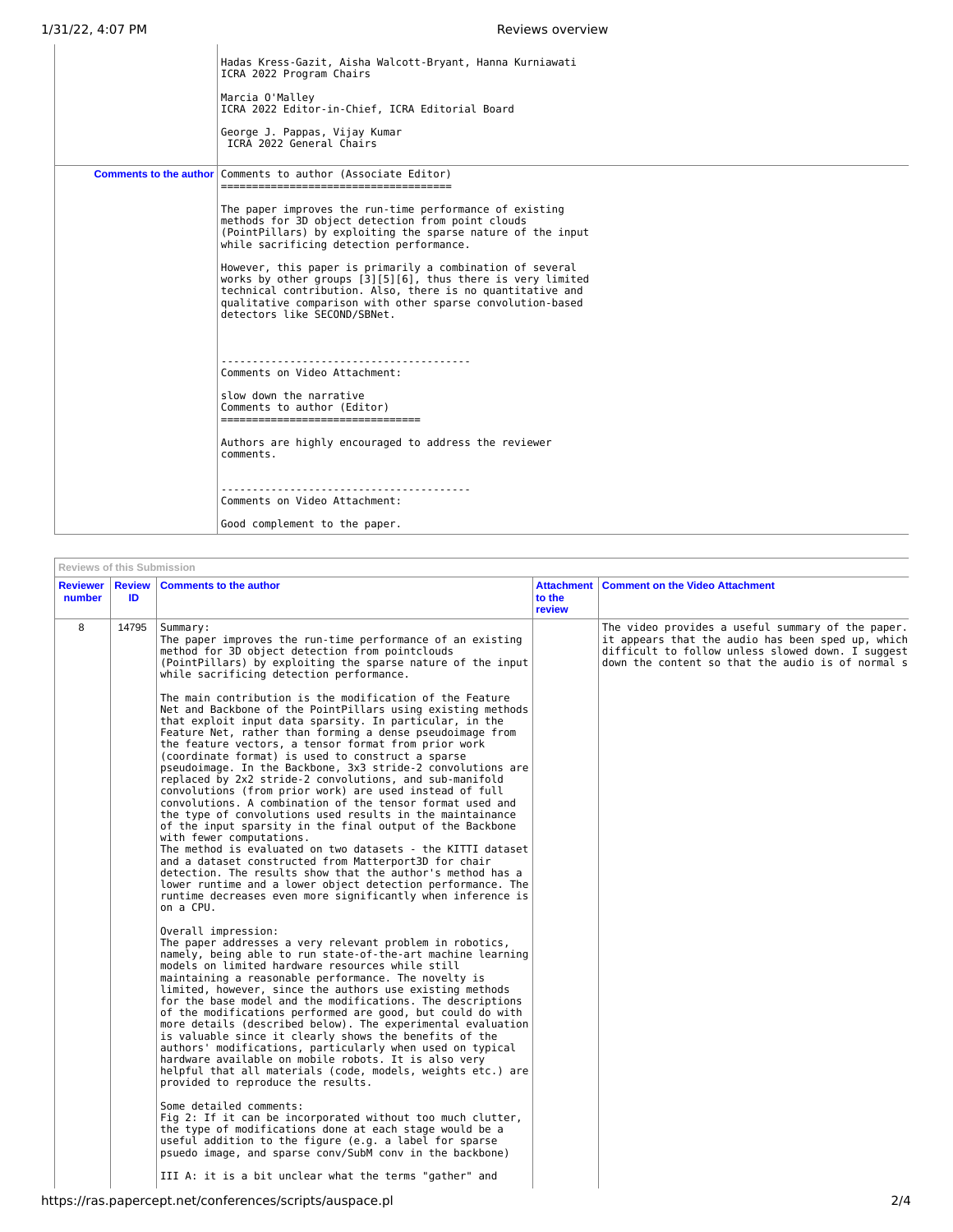|   |       | "scatter" mean in this context. They may be terms used in<br>the original PointPillars paper, but should be clarified<br>here.                                                                                                                                                                                                                                                                                                                                                                                                                         |      |
|---|-------|--------------------------------------------------------------------------------------------------------------------------------------------------------------------------------------------------------------------------------------------------------------------------------------------------------------------------------------------------------------------------------------------------------------------------------------------------------------------------------------------------------------------------------------------------------|------|
|   |       | III A: it would be helpful to shortly describe what the COO<br>format is                                                                                                                                                                                                                                                                                                                                                                                                                                                                               |      |
|   |       | III B: "uses sparse convolutions [27] and SubM<br>convolutions [6]" -- the way in which SubM convolutions are<br>used is clear, but it is not clear where/how sparse<br>convolutions are used. Is it the replacement of 3x3<br>stride-2 convolutions with 2x2 stride-2 convolutions? What<br>exactly is a sparse convolution?                                                                                                                                                                                                                          |      |
|   |       | Fig 4: the caption mentions that BatchNorm is only used on<br>non-zero entries but this is not mentioned in the main<br>text. Is this a feature of the SubM convolutions, or is it<br>an additional step? Fig 3. also mentions BatchNorm being<br>removed. Is this only for illustration purposes, or is this<br>performed in the actual implementation of the original<br>PointPillars? In general a few sentences addressing<br>BatchNorm should be mentioned in the main text.                                                                      |      |
|   |       | Fig 5: this illustration is very helpful in understanding<br>SubM convolutions                                                                                                                                                                                                                                                                                                                                                                                                                                                                         |      |
|   |       | IV: are the densities mentioned associated with the<br>selected pillar and pseudoimage sizes mentioned in V?                                                                                                                                                                                                                                                                                                                                                                                                                                           |      |
|   |       | Table 1: the table lists several expressions for the number<br>of convolutions performed in both versions, but it is not<br>clear how these expressions were arrived at. IV mainly<br>discusses the implications of the input density on Sparse<br>Pillars. A description or derivation of at least one of the<br>terms in the table would be helpful in understanding the<br>process by which they were derived.                                                                                                                                      |      |
|   |       | Table 1/Fig 6: Conv <sup>o</sup> T are presumably deconvolutions - this<br>can be explicitly mentioned in the text or captions<br>Fig 6: the size of each of the Conv <sup>o</sup> T filters can be<br>mentioned here, since they are mentioned in Table 1                                                                                                                                                                                                                                                                                             |      |
|   |       | V A: What was the intended purpose and expected result of<br>the two abalations?                                                                                                                                                                                                                                                                                                                                                                                                                                                                       |      |
|   |       | V A: How does the 9x9 Conv simulate smearing if the SubM<br>conv only convolves when centered on non-zero entries? Does<br>this depend on the density of non-zero entries?                                                                                                                                                                                                                                                                                                                                                                             |      |
|   |       | V A: Given that for the Matterport dataset, the sparse<br>Backbone runs faster that the baseline on a CPU (compared<br>to slower on a GPU), it would be useful to see a similar<br>result with the KITTI dataset.                                                                                                                                                                                                                                                                                                                                      |      |
|   |       | Code: A pointer in the README to the particular files where<br>the contributions of your work can be seen can be added<br>(e.g. where is the pseudoimage represented with the COO<br>format, or where are SubM convolutions used)                                                                                                                                                                                                                                                                                                                      |      |
|   |       | Minor comment regarding phrasing: the term 'maintain and<br>exploit' is perhaps used too often in the first few<br>sections of the paper (including twice in the abstract). It<br>should probably be emphasized again in the conclusions<br>though.                                                                                                                                                                                                                                                                                                    |      |
| 9 | 39665 | This paper proposes to use sparse convolution to accelerate<br>the inference of PointPillar for efficient 3d object<br>detection, which is desirable in robotics and autonomous<br>driving. Overall, the results seem good, and the<br>presentation is good. However, this paper is mainly just a<br>combination of several works: [3][5][6], thus there is<br>nearly no technical contribution. Also, there is no<br>quantitative and qualitative comparison with other sparse<br>convolution-based detector like SECOND/SBNet in the<br>experiments. | good |
|   |       | Strongness:<br>[1] The results seem good, and the presentation is good.<br>[2] The code is released, and the video seems good.<br>[3] The experiments are good in terms of efficiency, and<br>this is really useful for the hardware implement in the<br>real-world scenario.                                                                                                                                                                                                                                                                          |      |
|   |       | Weakness:<br>[1] The novelty is limited, this paper is mainly just a<br>combination of several works: [3][5][6], thus there is<br>nearly no technical contribution.<br>[2] There is no quantitative and qualitative comparison<br>with other sparse convolution-based detector like<br>SECOND/SBNet in the experiments. What's your key advantages<br>compared to the existing sparse detectors?<br>[3] The figure is copied from the original PointPillar<br>paper without any modifications, which makes me suprised.                                |      |
|   |       | Conclusion:<br>The novelty is limited and the experiments are not<br>comprehensive. Therefore, the authors are suggested to                                                                                                                                                                                                                                                                                                                                                                                                                            |      |